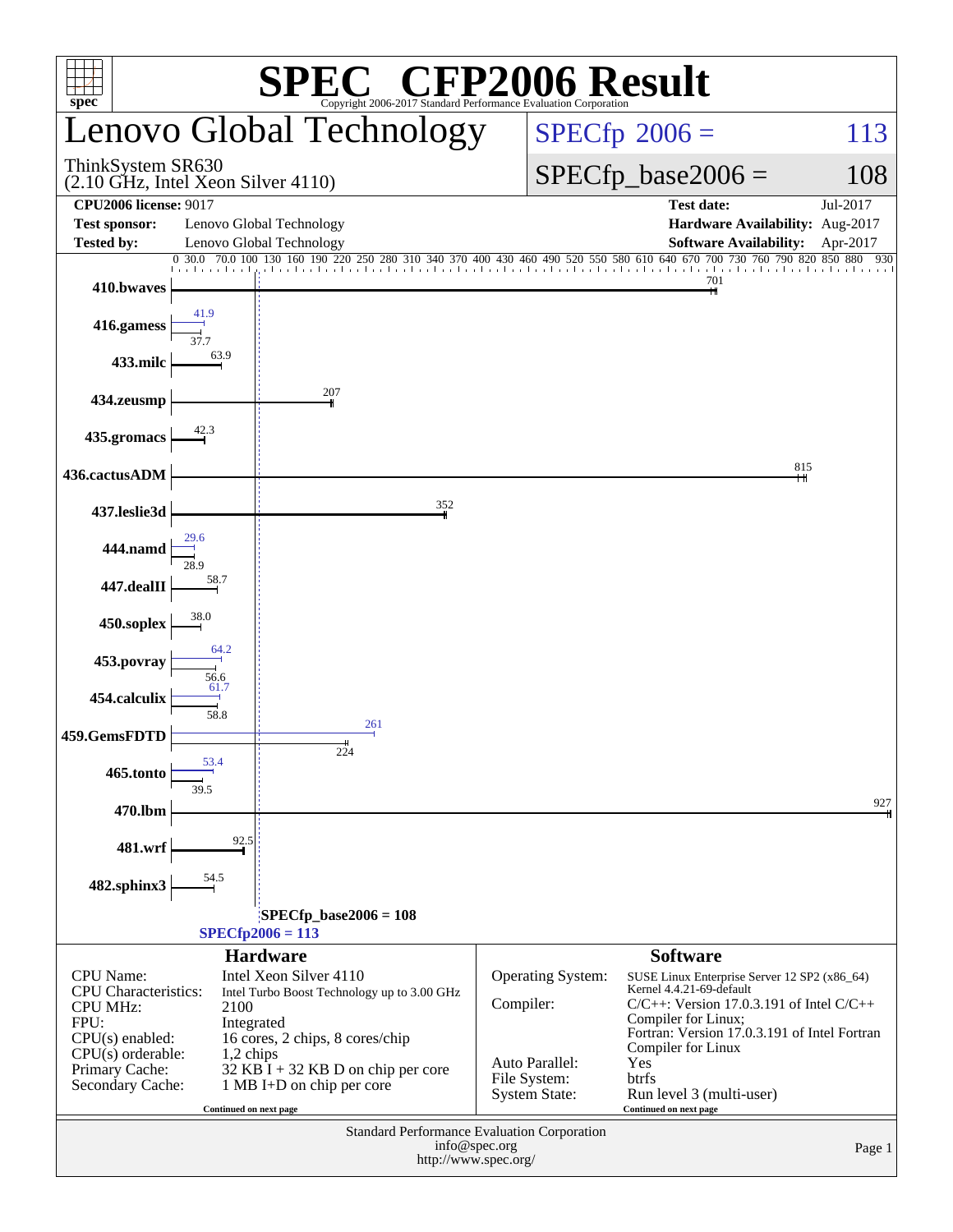| SPECCEP2006 Evaluation Corporation<br>T T<br>$spec^{\circ}$                                |                                                                                       |                     |                        |              |                        |              |                                                                                           |                     |                        |                     |                        |                     |  |
|--------------------------------------------------------------------------------------------|---------------------------------------------------------------------------------------|---------------------|------------------------|--------------|------------------------|--------------|-------------------------------------------------------------------------------------------|---------------------|------------------------|---------------------|------------------------|---------------------|--|
| Lenovo Global Technology                                                                   |                                                                                       |                     |                        |              |                        |              | $SPECfp2006 =$<br>113                                                                     |                     |                        |                     |                        |                     |  |
| ThinkSystem SR630<br>$(2.10 \text{ GHz}, \text{Intel Xeon Silver } 4110)$                  |                                                                                       |                     |                        |              |                        |              | $SPECfp\_base2006 =$                                                                      |                     |                        |                     | 108                    |                     |  |
| <b>CPU2006 license: 9017</b>                                                               |                                                                                       |                     |                        |              |                        |              | Jul-2017<br><b>Test date:</b>                                                             |                     |                        |                     |                        |                     |  |
| Lenovo Global Technology<br>Hardware Availability: Aug-2017<br><b>Test sponsor:</b>        |                                                                                       |                     |                        |              |                        |              |                                                                                           |                     |                        |                     |                        |                     |  |
| Lenovo Global Technology<br><b>Tested by:</b><br><b>Software Availability:</b><br>Apr-2017 |                                                                                       |                     |                        |              |                        |              |                                                                                           |                     |                        |                     |                        |                     |  |
| L3 Cache:<br>Other Cache:<br>Memory:                                                       | 11 MB I+D on chip per chip<br>None<br>384 GB (24 x 16 GB 2Rx8 PC4-2666V-R, running at |                     |                        |              |                        |              | <b>Base Pointers:</b><br>64-bit<br>Peak Pointers:<br>32/64-bit<br>Other Software:<br>None |                     |                        |                     |                        |                     |  |
| 2400 MHz)<br>Disk Subsystem:<br>1 x 800 GB SAS SSD<br>Other Hardware:<br>None              |                                                                                       |                     |                        |              |                        |              |                                                                                           |                     |                        |                     |                        |                     |  |
|                                                                                            |                                                                                       |                     |                        |              | <b>Results Table</b>   |              |                                                                                           |                     |                        |                     |                        |                     |  |
|                                                                                            | <b>Base</b>                                                                           |                     |                        |              |                        |              |                                                                                           | <b>Peak</b>         |                        |                     |                        |                     |  |
| <b>Benchmark</b><br>410.bwayes                                                             | <b>Seconds</b><br>19.4                                                                | <b>Ratio</b><br>701 | <b>Seconds</b><br>19.3 | Ratio<br>703 | <b>Seconds</b><br>19.5 | Ratio<br>696 | <b>Seconds</b><br>19.4                                                                    | <b>Ratio</b><br>701 | <b>Seconds</b><br>19.3 | <b>Ratio</b><br>703 | <b>Seconds</b><br>19.5 | <b>Ratio</b><br>696 |  |
| 416.gamess                                                                                 | 520                                                                                   | 37.7                | 520                    | 37.7         | 520                    | 37.6         | 468                                                                                       | 41.8                | 468                    | 41.9                | 467                    | 41.9                |  |
| $433$ .milc                                                                                | 144                                                                                   | 63.5                | 144                    | 63.9         | 143                    | 64.2         | 144                                                                                       | 63.5                | 144                    | 63.9                | 143                    | 64.2                |  |
| 434.zeusmp                                                                                 | 44.1                                                                                  | 207                 | 44.4                   | 205          | 43.8                   | 208          | 44.1                                                                                      | 207                 | 44.4                   | 205                 | 43.8                   | 208                 |  |
| 435.gromacs                                                                                | 169                                                                                   | 42.3                | 169                    | 42.3         | 169                    | 42.4         | 169                                                                                       | 42.3                | 169                    | 42.3                | 169                    | 42.4                |  |
| 436.cactusADM                                                                              | 14.7                                                                                  | 815                 | 14.6                   | 818          | 14.8                   | 808          | 14.7                                                                                      | 815                 | 14.6                   | 818                 | 14.8                   | 808                 |  |
| 437.leslie3d                                                                               | 26.8                                                                                  | 351                 | 26.7                   | 352          | 26.5                   | 355          | 26.8                                                                                      | 351                 | 26.7                   | 352                 | 26.5                   | 355                 |  |
| 444.namd                                                                                   | 278                                                                                   | 28.9                | 278                    | 28.9         | 278                    | 28.8         | 271                                                                                       | 29.6                | 271                    | 29.6                | 271                    | 29.5                |  |
| 447.dealII                                                                                 | 195                                                                                   | 58.8                | 196                    | 58.3         | 195                    | 58.7         | 195                                                                                       | 58.8                | 196                    | 58.3                | 195                    | 58.7                |  |
| 450.soplex                                                                                 | 219                                                                                   | 38.0                | 220                    | 38.0         | 221                    | 37.8         | 219                                                                                       | 38.0                | 220                    | 38.0                | 221                    | 37.8                |  |
| 453.povray                                                                                 | 94.3                                                                                  | 56.4                | 94.0                   | 56.6         | 93.9                   | 56.7         | 82.7                                                                                      | 64.3                | 82.8                   | 64.2                | 83.7                   | 63.5                |  |
| 454.calculix                                                                               | 140                                                                                   | 58.9                | 140                    | 58.8         | 141                    | 58.5         | 134                                                                                       | 61.5                | 134                    | 61.7                | 134                    | 61.8                |  |
| 459.GemsFDTD                                                                               | 46.8                                                                                  | 227                 | 47.4                   | 224          | 47.4                   | 224          | 40.6                                                                                      | 261                 | 40.7                   | 261                 | 40.7                   | 261                 |  |
| 465.tonto                                                                                  | 249                                                                                   | 39.5                | 251                    | 39.3         | 249                    | 39.6         | 184                                                                                       | 53.3                | 184                    | 53.4                | 184                    | 53.4                |  |
| 470.1bm                                                                                    | 14.9                                                                                  | 923                 | 14.8                   | 927          | 14.8                   | 927          | 14.9                                                                                      | 923                 | <b>14.8</b>            | 927                 | 14.8                   | 927                 |  |
| $481$ wrf                                                                                  | 119                                                                                   | 93.5                | 121                    | 92.5         | 122                    | 91.2         | 119                                                                                       | 93.5                | 121                    | 92.5                | 122                    | 91.2                |  |
| 482.sphinx3                                                                                | 356                                                                                   | 54.8                | 358                    | 54.5         | 358                    | 54.5         | 356                                                                                       | 54.8                | 358                    | 54.5                | 358                    | 54.5                |  |

Results appear in the [order in which they were run.](http://www.spec.org/auto/cpu2006/Docs/result-fields.html#RunOrder) Bold underlined text [indicates a median measurement.](http://www.spec.org/auto/cpu2006/Docs/result-fields.html#Median)

#### **[Operating System Notes](http://www.spec.org/auto/cpu2006/Docs/result-fields.html#OperatingSystemNotes)**

Stack size set to unlimited using "ulimit -s unlimited"

#### **[Platform Notes](http://www.spec.org/auto/cpu2006/Docs/result-fields.html#PlatformNotes)**

BIOS configuration: Choose Operating Mode set to Maximum Performance Hyper-Threading set to Disable LLC dead line alloc set to Disable Sysinfo program /home/cpu2006-1.2-ic17.0u3/config/sysinfo.rev6993 Revision 6993 of 2015-11-06 (b5e8d4b4eb51ed28d7f98696cbe290c1) running on Cable-SPECcpu2017-SUSE12SP2 Fri Jul 28 18:32:35 2017

This section contains SUT (System Under Test) info as seen by

Continued on next page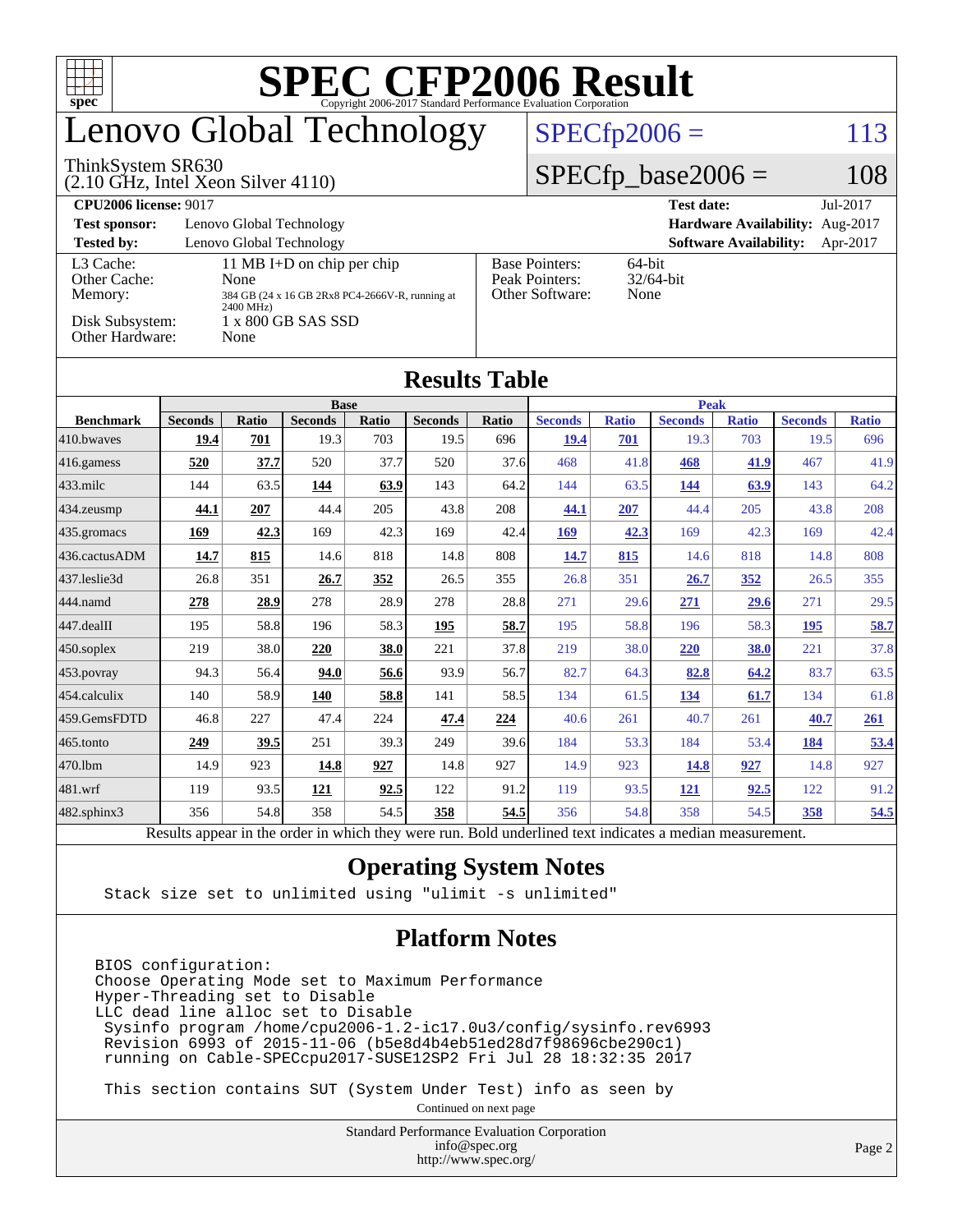

### enovo Global Technology

ThinkSystem SR630

 $SPECTp2006 = 113$ 

(2.10 GHz, Intel Xeon Silver 4110)

 $SPECTp\_base2006 = 108$ 

**[CPU2006 license:](http://www.spec.org/auto/cpu2006/Docs/result-fields.html#CPU2006license)** 9017 **[Test date:](http://www.spec.org/auto/cpu2006/Docs/result-fields.html#Testdate)** Jul-2017

**[Test sponsor:](http://www.spec.org/auto/cpu2006/Docs/result-fields.html#Testsponsor)** Lenovo Global Technology **[Hardware Availability:](http://www.spec.org/auto/cpu2006/Docs/result-fields.html#HardwareAvailability)** Aug-2017 **[Tested by:](http://www.spec.org/auto/cpu2006/Docs/result-fields.html#Testedby)** Lenovo Global Technology **[Software Availability:](http://www.spec.org/auto/cpu2006/Docs/result-fields.html#SoftwareAvailability)** Apr-2017

#### **[Platform Notes \(Continued\)](http://www.spec.org/auto/cpu2006/Docs/result-fields.html#PlatformNotes)**

Standard Performance Evaluation Corporation [info@spec.org](mailto:info@spec.org) <http://www.spec.org/> Page 3 some common utilities. To remove or add to this section, see: <http://www.spec.org/cpu2006/Docs/config.html#sysinfo> From /proc/cpuinfo model name : Intel(R) Xeon(R) Silver 4110 CPU @ 2.10GHz 2 "physical id"s (chips) 16 "processors" cores, siblings (Caution: counting these is hw and system dependent. The following excerpts from /proc/cpuinfo might not be reliable. Use with caution.) cpu cores : 8 siblings : 8 physical 0: cores 0 1 2 3 4 5 6 7 physical 1: cores 0 1 2 3 4 5 6 7 cache size : 11264 KB From /proc/meminfo MemTotal: 395893920 kB HugePages\_Total: 0<br>Hugepagesize: 2048 kB Hugepagesize: From /etc/\*release\* /etc/\*version\* SuSE-release: SUSE Linux Enterprise Server 12 (x86\_64) VERSION = 12 PATCHLEVEL = 2 # This file is deprecated and will be removed in a future service pack or release. # Please check /etc/os-release for details about this release. os-release: NAME="SLES" VERSION="12-SP2" VERSION\_ID="12.2" PRETTY\_NAME="SUSE Linux Enterprise Server 12 SP2" ID="sles" ANSI\_COLOR="0;32" CPE\_NAME="cpe:/o:suse:sles:12:sp2" uname -a: Linux Cable-SPECcpu2017-SUSE12SP2 4.4.21-69-default #1 SMP Tue Oct 25 10:58:20 UTC 2016 (9464f67) x86\_64 x86\_64 x86\_64 GNU/Linux run-level 3 Jul 28 18:31 SPEC is set to: /home/cpu2006-1.2-ic17.0u3 Filesystem Type Size Used Avail Use% Mounted on<br>
/dev/sda2 btrfs 744G 35G 708G 5% /home 35G 708G 5% /home Additional information from dmidecode: Warning: Use caution when you interpret this section. The 'dmidecode' program reads system data which is "intended to allow hardware to be accurately determined", but the intent may not be met, as there are frequent changes to<br>Continued on next page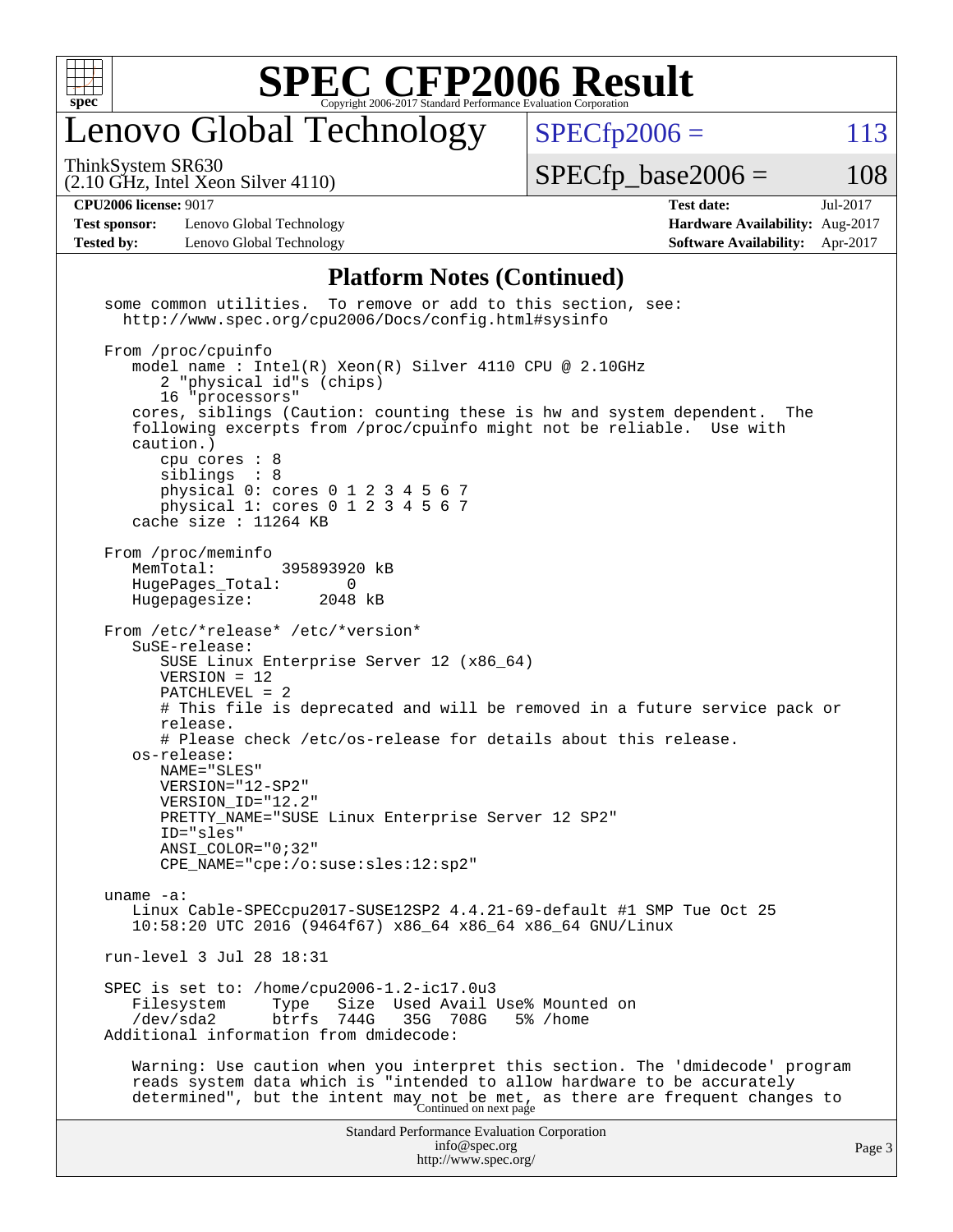

### enovo Global Technology

 $SPECTp2006 = 113$ 

(2.10 GHz, Intel Xeon Silver 4110) ThinkSystem SR630

 $SPECTp\_base2006 = 108$ 

**[Test sponsor:](http://www.spec.org/auto/cpu2006/Docs/result-fields.html#Testsponsor)** Lenovo Global Technology **[Hardware Availability:](http://www.spec.org/auto/cpu2006/Docs/result-fields.html#HardwareAvailability)** Aug-2017

**[CPU2006 license:](http://www.spec.org/auto/cpu2006/Docs/result-fields.html#CPU2006license)** 9017 **[Test date:](http://www.spec.org/auto/cpu2006/Docs/result-fields.html#Testdate)** Jul-2017 **[Tested by:](http://www.spec.org/auto/cpu2006/Docs/result-fields.html#Testedby)** Lenovo Global Technology **[Software Availability:](http://www.spec.org/auto/cpu2006/Docs/result-fields.html#SoftwareAvailability)** Apr-2017

#### **[Platform Notes \(Continued\)](http://www.spec.org/auto/cpu2006/Docs/result-fields.html#PlatformNotes)**

hardware, firmware, and the "DMTF SMBIOS" standard.

 BIOS Lenovo -[IVE109Q-1.00]- 06/28/2017 Memory: 24x Samsung M393A2K43BB1-CTD 16 GB 2 rank 2666 MHz, configured at 2400 MHz

(End of data from sysinfo program)

#### **[General Notes](http://www.spec.org/auto/cpu2006/Docs/result-fields.html#GeneralNotes)**

Environment variables set by runspec before the start of the run: KMP\_AFFINITY = "granularity=fine,compact" LD\_LIBRARY\_PATH = "/home/cpu2006-1.2-ic17.0u3/lib/ia32:/home/cpu2006-1.2-ic17.0u3/lib/intel64:/home/cpu2006-1.2-ic17.0u3/sh10.2" OMP\_NUM\_THREADS = "16"

 Binaries compiled on a system with 1x Intel Core i7-4790 CPU + 32GB RAM memory using Redhat Enterprise Linux 7.2 Transparent Huge Pages disabled with: echo never > /sys/kernel/mm/transparent\_hugepage/enabled Filesystem page cache cleared with: shell invocation of 'sync; echo 3 > /proc/sys/vm/drop\_caches' prior to run

#### **[Base Compiler Invocation](http://www.spec.org/auto/cpu2006/Docs/result-fields.html#BaseCompilerInvocation)**

[C benchmarks](http://www.spec.org/auto/cpu2006/Docs/result-fields.html#Cbenchmarks): [icc -m64](http://www.spec.org/cpu2006/results/res2017q4/cpu2006-20170918-49473.flags.html#user_CCbase_intel_icc_64bit_bda6cc9af1fdbb0edc3795bac97ada53)

[C++ benchmarks:](http://www.spec.org/auto/cpu2006/Docs/result-fields.html#CXXbenchmarks) [icpc -m64](http://www.spec.org/cpu2006/results/res2017q4/cpu2006-20170918-49473.flags.html#user_CXXbase_intel_icpc_64bit_fc66a5337ce925472a5c54ad6a0de310)

[Fortran benchmarks](http://www.spec.org/auto/cpu2006/Docs/result-fields.html#Fortranbenchmarks): [ifort -m64](http://www.spec.org/cpu2006/results/res2017q4/cpu2006-20170918-49473.flags.html#user_FCbase_intel_ifort_64bit_ee9d0fb25645d0210d97eb0527dcc06e)

[Benchmarks using both Fortran and C](http://www.spec.org/auto/cpu2006/Docs/result-fields.html#BenchmarksusingbothFortranandC): [icc -m64](http://www.spec.org/cpu2006/results/res2017q4/cpu2006-20170918-49473.flags.html#user_CC_FCbase_intel_icc_64bit_bda6cc9af1fdbb0edc3795bac97ada53) [ifort -m64](http://www.spec.org/cpu2006/results/res2017q4/cpu2006-20170918-49473.flags.html#user_CC_FCbase_intel_ifort_64bit_ee9d0fb25645d0210d97eb0527dcc06e)

#### **[Base Portability Flags](http://www.spec.org/auto/cpu2006/Docs/result-fields.html#BasePortabilityFlags)**

 410.bwaves: [-DSPEC\\_CPU\\_LP64](http://www.spec.org/cpu2006/results/res2017q4/cpu2006-20170918-49473.flags.html#suite_basePORTABILITY410_bwaves_DSPEC_CPU_LP64) 416.gamess: [-DSPEC\\_CPU\\_LP64](http://www.spec.org/cpu2006/results/res2017q4/cpu2006-20170918-49473.flags.html#suite_basePORTABILITY416_gamess_DSPEC_CPU_LP64) 433.milc: [-DSPEC\\_CPU\\_LP64](http://www.spec.org/cpu2006/results/res2017q4/cpu2006-20170918-49473.flags.html#suite_basePORTABILITY433_milc_DSPEC_CPU_LP64) 434.zeusmp: [-DSPEC\\_CPU\\_LP64](http://www.spec.org/cpu2006/results/res2017q4/cpu2006-20170918-49473.flags.html#suite_basePORTABILITY434_zeusmp_DSPEC_CPU_LP64) 435.gromacs: [-DSPEC\\_CPU\\_LP64](http://www.spec.org/cpu2006/results/res2017q4/cpu2006-20170918-49473.flags.html#suite_basePORTABILITY435_gromacs_DSPEC_CPU_LP64) [-nofor\\_main](http://www.spec.org/cpu2006/results/res2017q4/cpu2006-20170918-49473.flags.html#user_baseLDPORTABILITY435_gromacs_f-nofor_main) 436.cactusADM: [-DSPEC\\_CPU\\_LP64](http://www.spec.org/cpu2006/results/res2017q4/cpu2006-20170918-49473.flags.html#suite_basePORTABILITY436_cactusADM_DSPEC_CPU_LP64) [-nofor\\_main](http://www.spec.org/cpu2006/results/res2017q4/cpu2006-20170918-49473.flags.html#user_baseLDPORTABILITY436_cactusADM_f-nofor_main) 437.leslie3d: [-DSPEC\\_CPU\\_LP64](http://www.spec.org/cpu2006/results/res2017q4/cpu2006-20170918-49473.flags.html#suite_basePORTABILITY437_leslie3d_DSPEC_CPU_LP64) 444.namd: [-DSPEC\\_CPU\\_LP64](http://www.spec.org/cpu2006/results/res2017q4/cpu2006-20170918-49473.flags.html#suite_basePORTABILITY444_namd_DSPEC_CPU_LP64)

Continued on next page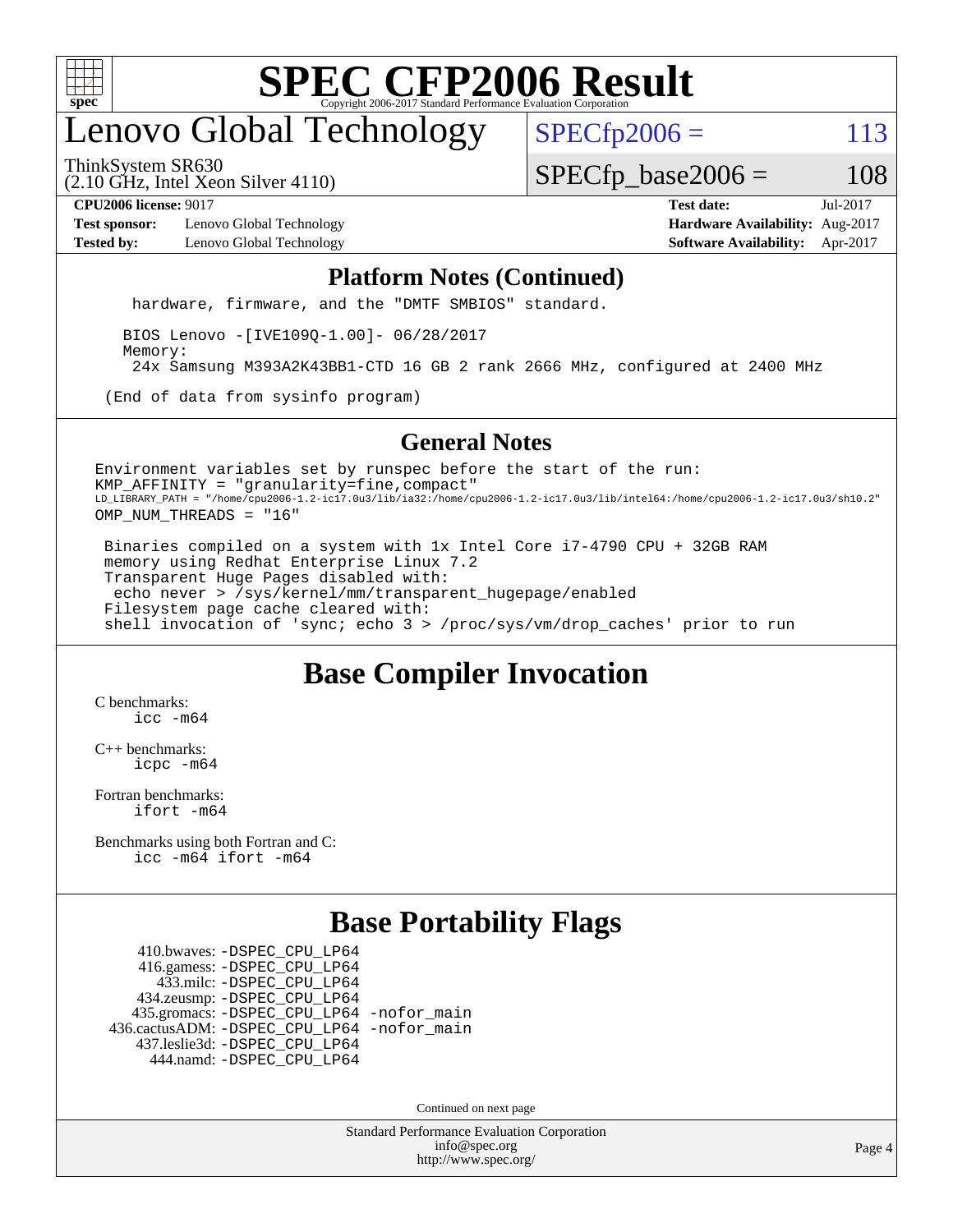

### enovo Global Technology

ThinkSystem SR630

(2.10 GHz, Intel Xeon Silver 4110)

 $SPECfp2006 = 113$  $SPECfp2006 = 113$ 

 $SPECfp\_base2006 = 108$ 

**[Test sponsor:](http://www.spec.org/auto/cpu2006/Docs/result-fields.html#Testsponsor)** Lenovo Global Technology **[Hardware Availability:](http://www.spec.org/auto/cpu2006/Docs/result-fields.html#HardwareAvailability)** Aug-2017

**[CPU2006 license:](http://www.spec.org/auto/cpu2006/Docs/result-fields.html#CPU2006license)** 9017 **[Test date:](http://www.spec.org/auto/cpu2006/Docs/result-fields.html#Testdate)** Jul-2017 **[Tested by:](http://www.spec.org/auto/cpu2006/Docs/result-fields.html#Testedby)** Lenovo Global Technology **[Software Availability:](http://www.spec.org/auto/cpu2006/Docs/result-fields.html#SoftwareAvailability)** Apr-2017

#### **[Base Portability Flags \(Continued\)](http://www.spec.org/auto/cpu2006/Docs/result-fields.html#BasePortabilityFlags)**

 447.dealII: [-DSPEC\\_CPU\\_LP64](http://www.spec.org/cpu2006/results/res2017q4/cpu2006-20170918-49473.flags.html#suite_basePORTABILITY447_dealII_DSPEC_CPU_LP64) 450.soplex: [-DSPEC\\_CPU\\_LP64](http://www.spec.org/cpu2006/results/res2017q4/cpu2006-20170918-49473.flags.html#suite_basePORTABILITY450_soplex_DSPEC_CPU_LP64) 453.povray: [-DSPEC\\_CPU\\_LP64](http://www.spec.org/cpu2006/results/res2017q4/cpu2006-20170918-49473.flags.html#suite_basePORTABILITY453_povray_DSPEC_CPU_LP64) 454.calculix: [-DSPEC\\_CPU\\_LP64](http://www.spec.org/cpu2006/results/res2017q4/cpu2006-20170918-49473.flags.html#suite_basePORTABILITY454_calculix_DSPEC_CPU_LP64) [-nofor\\_main](http://www.spec.org/cpu2006/results/res2017q4/cpu2006-20170918-49473.flags.html#user_baseLDPORTABILITY454_calculix_f-nofor_main) 459.GemsFDTD: [-DSPEC\\_CPU\\_LP64](http://www.spec.org/cpu2006/results/res2017q4/cpu2006-20170918-49473.flags.html#suite_basePORTABILITY459_GemsFDTD_DSPEC_CPU_LP64) 465.tonto: [-DSPEC\\_CPU\\_LP64](http://www.spec.org/cpu2006/results/res2017q4/cpu2006-20170918-49473.flags.html#suite_basePORTABILITY465_tonto_DSPEC_CPU_LP64) 470.lbm: [-DSPEC\\_CPU\\_LP64](http://www.spec.org/cpu2006/results/res2017q4/cpu2006-20170918-49473.flags.html#suite_basePORTABILITY470_lbm_DSPEC_CPU_LP64) 482.sphinx3: [-DSPEC\\_CPU\\_LP64](http://www.spec.org/cpu2006/results/res2017q4/cpu2006-20170918-49473.flags.html#suite_basePORTABILITY482_sphinx3_DSPEC_CPU_LP64)

481.wrf: [-DSPEC\\_CPU\\_LP64](http://www.spec.org/cpu2006/results/res2017q4/cpu2006-20170918-49473.flags.html#suite_basePORTABILITY481_wrf_DSPEC_CPU_LP64) [-DSPEC\\_CPU\\_CASE\\_FLAG](http://www.spec.org/cpu2006/results/res2017q4/cpu2006-20170918-49473.flags.html#b481.wrf_baseCPORTABILITY_DSPEC_CPU_CASE_FLAG) [-DSPEC\\_CPU\\_LINUX](http://www.spec.org/cpu2006/results/res2017q4/cpu2006-20170918-49473.flags.html#b481.wrf_baseCPORTABILITY_DSPEC_CPU_LINUX)

#### **[Base Optimization Flags](http://www.spec.org/auto/cpu2006/Docs/result-fields.html#BaseOptimizationFlags)**

[C benchmarks](http://www.spec.org/auto/cpu2006/Docs/result-fields.html#Cbenchmarks):

[-xCORE-AVX2](http://www.spec.org/cpu2006/results/res2017q4/cpu2006-20170918-49473.flags.html#user_CCbase_f-xCORE-AVX2) [-ipo](http://www.spec.org/cpu2006/results/res2017q4/cpu2006-20170918-49473.flags.html#user_CCbase_f-ipo) [-O3](http://www.spec.org/cpu2006/results/res2017q4/cpu2006-20170918-49473.flags.html#user_CCbase_f-O3) [-no-prec-div](http://www.spec.org/cpu2006/results/res2017q4/cpu2006-20170918-49473.flags.html#user_CCbase_f-no-prec-div) [-parallel](http://www.spec.org/cpu2006/results/res2017q4/cpu2006-20170918-49473.flags.html#user_CCbase_f-parallel) [-qopt-prefetch](http://www.spec.org/cpu2006/results/res2017q4/cpu2006-20170918-49473.flags.html#user_CCbase_f-qopt-prefetch)

[C++ benchmarks:](http://www.spec.org/auto/cpu2006/Docs/result-fields.html#CXXbenchmarks) [-xCORE-AVX2](http://www.spec.org/cpu2006/results/res2017q4/cpu2006-20170918-49473.flags.html#user_CXXbase_f-xCORE-AVX2) [-ipo](http://www.spec.org/cpu2006/results/res2017q4/cpu2006-20170918-49473.flags.html#user_CXXbase_f-ipo) [-O3](http://www.spec.org/cpu2006/results/res2017q4/cpu2006-20170918-49473.flags.html#user_CXXbase_f-O3) [-no-prec-div](http://www.spec.org/cpu2006/results/res2017q4/cpu2006-20170918-49473.flags.html#user_CXXbase_f-no-prec-div) [-qopt-prefetch](http://www.spec.org/cpu2006/results/res2017q4/cpu2006-20170918-49473.flags.html#user_CXXbase_f-qopt-prefetch)

[Fortran benchmarks](http://www.spec.org/auto/cpu2006/Docs/result-fields.html#Fortranbenchmarks): [-xCORE-AVX2](http://www.spec.org/cpu2006/results/res2017q4/cpu2006-20170918-49473.flags.html#user_FCbase_f-xCORE-AVX2) [-ipo](http://www.spec.org/cpu2006/results/res2017q4/cpu2006-20170918-49473.flags.html#user_FCbase_f-ipo) [-O3](http://www.spec.org/cpu2006/results/res2017q4/cpu2006-20170918-49473.flags.html#user_FCbase_f-O3) [-no-prec-div](http://www.spec.org/cpu2006/results/res2017q4/cpu2006-20170918-49473.flags.html#user_FCbase_f-no-prec-div) [-parallel](http://www.spec.org/cpu2006/results/res2017q4/cpu2006-20170918-49473.flags.html#user_FCbase_f-parallel) [-qopt-prefetch](http://www.spec.org/cpu2006/results/res2017q4/cpu2006-20170918-49473.flags.html#user_FCbase_f-qopt-prefetch)

[Benchmarks using both Fortran and C](http://www.spec.org/auto/cpu2006/Docs/result-fields.html#BenchmarksusingbothFortranandC): [-xCORE-AVX2](http://www.spec.org/cpu2006/results/res2017q4/cpu2006-20170918-49473.flags.html#user_CC_FCbase_f-xCORE-AVX2) [-ipo](http://www.spec.org/cpu2006/results/res2017q4/cpu2006-20170918-49473.flags.html#user_CC_FCbase_f-ipo) [-O3](http://www.spec.org/cpu2006/results/res2017q4/cpu2006-20170918-49473.flags.html#user_CC_FCbase_f-O3) [-no-prec-div](http://www.spec.org/cpu2006/results/res2017q4/cpu2006-20170918-49473.flags.html#user_CC_FCbase_f-no-prec-div) [-parallel](http://www.spec.org/cpu2006/results/res2017q4/cpu2006-20170918-49473.flags.html#user_CC_FCbase_f-parallel) [-qopt-prefetch](http://www.spec.org/cpu2006/results/res2017q4/cpu2006-20170918-49473.flags.html#user_CC_FCbase_f-qopt-prefetch)

#### **[Peak Compiler Invocation](http://www.spec.org/auto/cpu2006/Docs/result-fields.html#PeakCompilerInvocation)**

[C benchmarks](http://www.spec.org/auto/cpu2006/Docs/result-fields.html#Cbenchmarks): [icc -m64](http://www.spec.org/cpu2006/results/res2017q4/cpu2006-20170918-49473.flags.html#user_CCpeak_intel_icc_64bit_bda6cc9af1fdbb0edc3795bac97ada53)

[C++ benchmarks:](http://www.spec.org/auto/cpu2006/Docs/result-fields.html#CXXbenchmarks) [icpc -m64](http://www.spec.org/cpu2006/results/res2017q4/cpu2006-20170918-49473.flags.html#user_CXXpeak_intel_icpc_64bit_fc66a5337ce925472a5c54ad6a0de310)

[Fortran benchmarks](http://www.spec.org/auto/cpu2006/Docs/result-fields.html#Fortranbenchmarks): [ifort -m64](http://www.spec.org/cpu2006/results/res2017q4/cpu2006-20170918-49473.flags.html#user_FCpeak_intel_ifort_64bit_ee9d0fb25645d0210d97eb0527dcc06e)

[Benchmarks using both Fortran and C](http://www.spec.org/auto/cpu2006/Docs/result-fields.html#BenchmarksusingbothFortranandC): [icc -m64](http://www.spec.org/cpu2006/results/res2017q4/cpu2006-20170918-49473.flags.html#user_CC_FCpeak_intel_icc_64bit_bda6cc9af1fdbb0edc3795bac97ada53) [ifort -m64](http://www.spec.org/cpu2006/results/res2017q4/cpu2006-20170918-49473.flags.html#user_CC_FCpeak_intel_ifort_64bit_ee9d0fb25645d0210d97eb0527dcc06e)

#### **[Peak Portability Flags](http://www.spec.org/auto/cpu2006/Docs/result-fields.html#PeakPortabilityFlags)**

Same as Base Portability Flags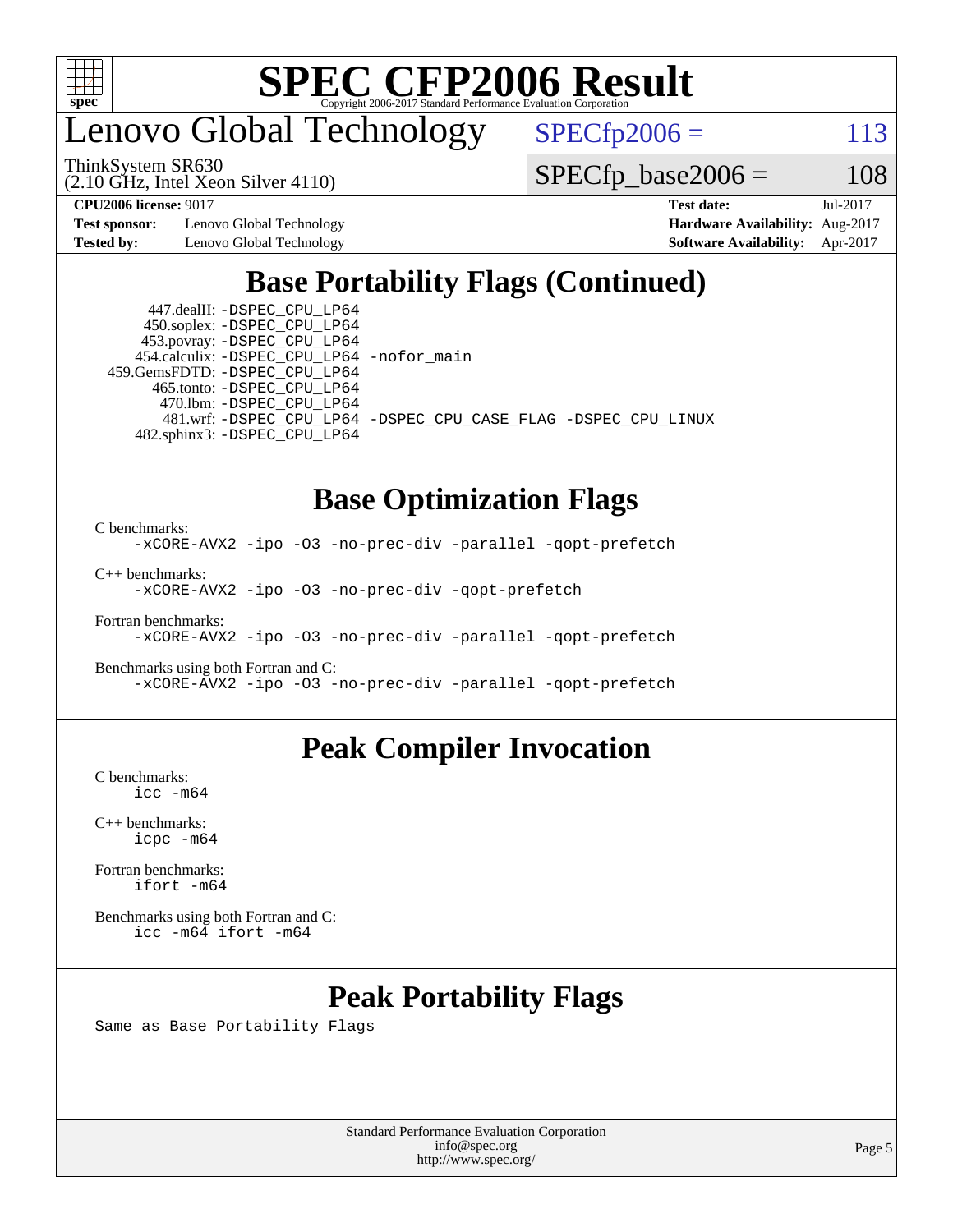

### enovo Global Technology

ThinkSystem SR630

 $SPECfp2006 = 113$  $SPECfp2006 = 113$ 

(2.10 GHz, Intel Xeon Silver 4110)

 $SPECTp\_base2006 = 108$ 

**[Test sponsor:](http://www.spec.org/auto/cpu2006/Docs/result-fields.html#Testsponsor)** Lenovo Global Technology **[Hardware Availability:](http://www.spec.org/auto/cpu2006/Docs/result-fields.html#HardwareAvailability)** Aug-2017 **[Tested by:](http://www.spec.org/auto/cpu2006/Docs/result-fields.html#Testedby)** Lenovo Global Technology **[Software Availability:](http://www.spec.org/auto/cpu2006/Docs/result-fields.html#SoftwareAvailability)** Apr-2017

**[CPU2006 license:](http://www.spec.org/auto/cpu2006/Docs/result-fields.html#CPU2006license)** 9017 **[Test date:](http://www.spec.org/auto/cpu2006/Docs/result-fields.html#Testdate)** Jul-2017

#### **[Peak Optimization Flags](http://www.spec.org/auto/cpu2006/Docs/result-fields.html#PeakOptimizationFlags)**

[C benchmarks](http://www.spec.org/auto/cpu2006/Docs/result-fields.html#Cbenchmarks):

433.milc: basepeak = yes

 $470.$ lbm: basepeak = yes

 $482$ .sphinx3: basepeak = yes

[C++ benchmarks:](http://www.spec.org/auto/cpu2006/Docs/result-fields.html#CXXbenchmarks)

 444.namd: [-prof-gen](http://www.spec.org/cpu2006/results/res2017q4/cpu2006-20170918-49473.flags.html#user_peakPASS1_CXXFLAGSPASS1_LDFLAGS444_namd_prof_gen_e43856698f6ca7b7e442dfd80e94a8fc)(pass 1) [-prof-use](http://www.spec.org/cpu2006/results/res2017q4/cpu2006-20170918-49473.flags.html#user_peakPASS2_CXXFLAGSPASS2_LDFLAGS444_namd_prof_use_bccf7792157ff70d64e32fe3e1250b55)(pass 2) [-xCORE-AVX2](http://www.spec.org/cpu2006/results/res2017q4/cpu2006-20170918-49473.flags.html#user_peakPASS2_CXXFLAGSPASS2_LDFLAGS444_namd_f-xCORE-AVX2)(pass 2)  $-par-num-threads=1(pass 1) -ipo(pass 2) -O3(pass 2)$  $-par-num-threads=1(pass 1) -ipo(pass 2) -O3(pass 2)$  $-par-num-threads=1(pass 1) -ipo(pass 2) -O3(pass 2)$  $-par-num-threads=1(pass 1) -ipo(pass 2) -O3(pass 2)$  $-par-num-threads=1(pass 1) -ipo(pass 2) -O3(pass 2)$  $-par-num-threads=1(pass 1) -ipo(pass 2) -O3(pass 2)$ [-no-prec-div](http://www.spec.org/cpu2006/results/res2017q4/cpu2006-20170918-49473.flags.html#user_peakPASS2_CXXFLAGSPASS2_LDFLAGS444_namd_f-no-prec-div)(pass 2) [-fno-alias](http://www.spec.org/cpu2006/results/res2017q4/cpu2006-20170918-49473.flags.html#user_peakCXXOPTIMIZEOPTIMIZE444_namd_f-no-alias_694e77f6c5a51e658e82ccff53a9e63a) [-auto-ilp32](http://www.spec.org/cpu2006/results/res2017q4/cpu2006-20170918-49473.flags.html#user_peakCXXOPTIMIZE444_namd_f-auto-ilp32)

447.dealII: basepeak = yes

 $450$ .soplex: basepeak = yes

```
 453.povray: -prof-gen(pass 1) -prof-use(pass 2) -xCORE-AVX2(pass 2)
         -par-num-threads=1-ipo-O3(pass 2)-no-prec-div(pass 2) -unroll4 -ansi-alias
```
[Fortran benchmarks](http://www.spec.org/auto/cpu2006/Docs/result-fields.html#Fortranbenchmarks):

 $410.bwaves: basepeak = yes$ 

 416.gamess: [-prof-gen](http://www.spec.org/cpu2006/results/res2017q4/cpu2006-20170918-49473.flags.html#user_peakPASS1_FFLAGSPASS1_LDFLAGS416_gamess_prof_gen_e43856698f6ca7b7e442dfd80e94a8fc)(pass 1) [-prof-use](http://www.spec.org/cpu2006/results/res2017q4/cpu2006-20170918-49473.flags.html#user_peakPASS2_FFLAGSPASS2_LDFLAGS416_gamess_prof_use_bccf7792157ff70d64e32fe3e1250b55)(pass 2) [-xCORE-AVX2](http://www.spec.org/cpu2006/results/res2017q4/cpu2006-20170918-49473.flags.html#user_peakPASS2_FFLAGSPASS2_LDFLAGS416_gamess_f-xCORE-AVX2)(pass 2)  $-par-num-threads=1(pass 1) -ipo(pass 2) -O3(pass 2)$  $-par-num-threads=1(pass 1) -ipo(pass 2) -O3(pass 2)$  $-par-num-threads=1(pass 1) -ipo(pass 2) -O3(pass 2)$  $-par-num-threads=1(pass 1) -ipo(pass 2) -O3(pass 2)$  $-par-num-threads=1(pass 1) -ipo(pass 2) -O3(pass 2)$  $-par-num-threads=1(pass 1) -ipo(pass 2) -O3(pass 2)$ [-no-prec-div](http://www.spec.org/cpu2006/results/res2017q4/cpu2006-20170918-49473.flags.html#user_peakPASS2_FFLAGSPASS2_LDFLAGS416_gamess_f-no-prec-div)(pass 2) [-unroll2](http://www.spec.org/cpu2006/results/res2017q4/cpu2006-20170918-49473.flags.html#user_peakOPTIMIZE416_gamess_f-unroll_784dae83bebfb236979b41d2422d7ec2) [-inline-level=0](http://www.spec.org/cpu2006/results/res2017q4/cpu2006-20170918-49473.flags.html#user_peakOPTIMIZE416_gamess_f-inline-level_318d07a09274ad25e8d15dbfaa68ba50) [-scalar-rep-](http://www.spec.org/cpu2006/results/res2017q4/cpu2006-20170918-49473.flags.html#user_peakOPTIMIZE416_gamess_f-disablescalarrep_abbcad04450fb118e4809c81d83c8a1d)

 $434$ .zeusmp: basepeak = yes

437.leslie3d: basepeak = yes

```
 459.GemsFDTD: -prof-gen(pass 1) -prof-use(pass 2) -xCORE-AVX2(pass 2)
            -par-num-threads=1-ipo-O3(pass 2)-no-prec-div(pass 2) -unroll2 -inline-level=0
            -qopt-prefetch -parallel
```
 465.tonto: [-prof-gen](http://www.spec.org/cpu2006/results/res2017q4/cpu2006-20170918-49473.flags.html#user_peakPASS1_FFLAGSPASS1_LDFLAGS465_tonto_prof_gen_e43856698f6ca7b7e442dfd80e94a8fc)(pass 1) [-prof-use](http://www.spec.org/cpu2006/results/res2017q4/cpu2006-20170918-49473.flags.html#user_peakPASS2_FFLAGSPASS2_LDFLAGS465_tonto_prof_use_bccf7792157ff70d64e32fe3e1250b55)(pass 2) [-xCORE-AVX2](http://www.spec.org/cpu2006/results/res2017q4/cpu2006-20170918-49473.flags.html#user_peakPASS2_FFLAGSPASS2_LDFLAGS465_tonto_f-xCORE-AVX2)(pass 2)  $-par-num-threads=1(pass 1) -ipo(pass 2) -O3(pass 2)$  $-par-num-threads=1(pass 1) -ipo(pass 2) -O3(pass 2)$  $-par-num-threads=1(pass 1) -ipo(pass 2) -O3(pass 2)$  $-par-num-threads=1(pass 1) -ipo(pass 2) -O3(pass 2)$  $-par-num-threads=1(pass 1) -ipo(pass 2) -O3(pass 2)$  $-par-num-threads=1(pass 1) -ipo(pass 2) -O3(pass 2)$ [-no-prec-div](http://www.spec.org/cpu2006/results/res2017q4/cpu2006-20170918-49473.flags.html#user_peakPASS2_FFLAGSPASS2_LDFLAGS465_tonto_f-no-prec-div)(pass 2) [-inline-calloc](http://www.spec.org/cpu2006/results/res2017q4/cpu2006-20170918-49473.flags.html#user_peakOPTIMIZE465_tonto_f-inline-calloc) [-qopt-malloc-options=3](http://www.spec.org/cpu2006/results/res2017q4/cpu2006-20170918-49473.flags.html#user_peakOPTIMIZE465_tonto_f-qopt-malloc-options_0fcb435012e78f27d57f473818e45fe4) [-auto](http://www.spec.org/cpu2006/results/res2017q4/cpu2006-20170918-49473.flags.html#user_peakOPTIMIZE465_tonto_f-auto) [-unroll4](http://www.spec.org/cpu2006/results/res2017q4/cpu2006-20170918-49473.flags.html#user_peakOPTIMIZE465_tonto_f-unroll_4e5e4ed65b7fd20bdcd365bec371b81f)

[Benchmarks using both Fortran and C](http://www.spec.org/auto/cpu2006/Docs/result-fields.html#BenchmarksusingbothFortranandC):

435.gromacs: basepeak = yes

 $436.cactusADM:basepeak = yes$ 

Continued on next page

| <b>Standard Performance Evaluation Corporation</b> |
|----------------------------------------------------|
| info@spec.org                                      |
| http://www.spec.org/                               |